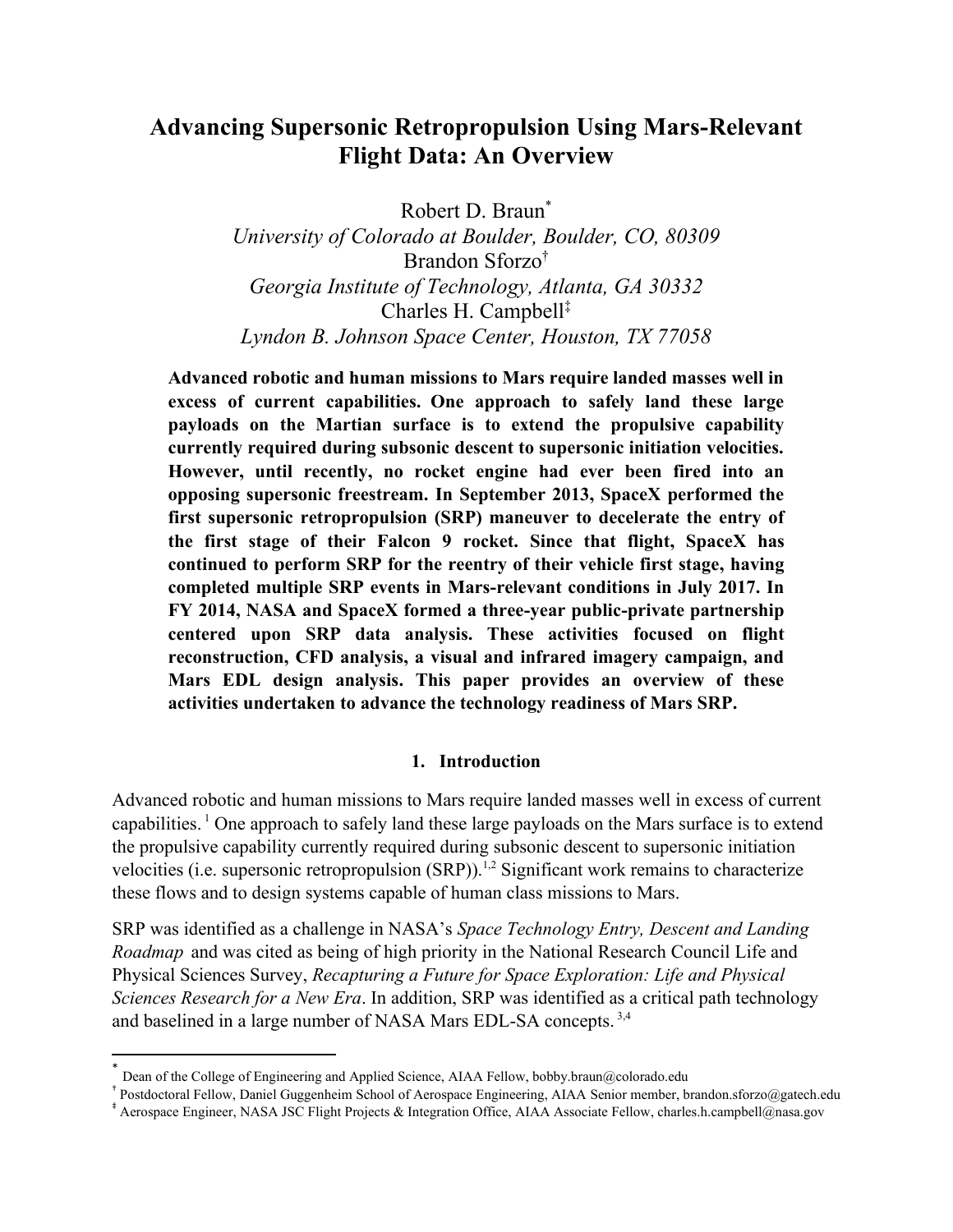Initially studied in the 1960's<sup>5-7</sup>, interest in SRP technology has been recently renewed<sup>8,9</sup> as the entry, descent and landing community considers approaches for landing more massive payloads on the surface of Mars. SRP technology efforts in the past decade have been aeroscience dominated and focused on understanding aerodynamic-propulsive flowfield interactions during supersonic conditions. <sup>10-14</sup> Systems analysis, computational fluid dynamics simulations, and small-scale wind-tunnel testing<sup>15-16</sup> have not identified any propulsive-aerodynamic interaction showstoppers for this technology. Blunt body aeroshell configurations have been the focus of this work. Flight dynamics simulations have demonstrated that SRP initiation generally occurs at a minimum altitude boundary subject to subsequent timeline constraints with resulting high values of thrust coefficient. SRP can also be utilized as additional control authority for precision landing.<sup>17</sup> Computational fluid dynamics tools have been shown capable of capturing major flowfield features, including unsteadiness, albeit at considerable computational expense. 13-14 Recent computational and experimental efforts have demonstrated that, in Mars relevant conditions, thrust requirements are sufficiently high to render the aerodynamic axial force contribution negligible.<sup>10-14</sup> For these cases, there is little uncertainty on the total deceleration afforded by SRP. On the other hand, for thrust coefficients significantly below that required for steady-state deceleration in flight relevant conditions, uncertainty remains and flow stability issues are observed. This is also true of flight at higher angles of attack and for more slender vehicles. Generally, SRP aeroscience uncertainty is highest for the conditions least likely to be observed in flight (low-thrust coefficients and extremely high angles of attack) and aeroscience modeling fidelity is highest for flight-relevant conditions.

#### **2. SRP Flight Risks**

In August 2012, the entry, descent and landing community met at the Georgia Institute of Technology to discuss the risk associated with supersonic retropropulsion technology. At the time of this meeting, no rocket engine had ever been fired into an opposing supersonic freestream and flight test data was desired to improve technology readiness. A number of SRP technical issues were identified as having the potential to present risk to a future flight mission. These concerns included vehicle configuration, aeroscience, stability, aerothermodynamic, propulsion and potential mission infusion risks.

Vehicle Configuration: SRP flight system design is anticipated to be impacted by the human Mars exploration EDL configuration. Mature flight system designs would significantly increase understanding of the SRP system. Establishing valid designs is presently hampered by lack of definition of the human Mars exploration EDL configuration. At the most basic level, descent mass requirements are needed to size the propulsion system. SRP design is also intrinsically linked to vehicle packaging considerations, transitions between vehicle configurations during EDL, and aeroshell shape selection. Significantly more depth is needed in the design of one or more Mars descent vehicles to assess SRP flight risks. The vehicle/engine configuration selected is likely to have an effect on the combined propulsive/aerodynamic interactions. Vehicle configuration efforts should focus on minimizing the complexity and severity of potential SRP interactions as a means of reducing the development uncertainty and costs of these systems.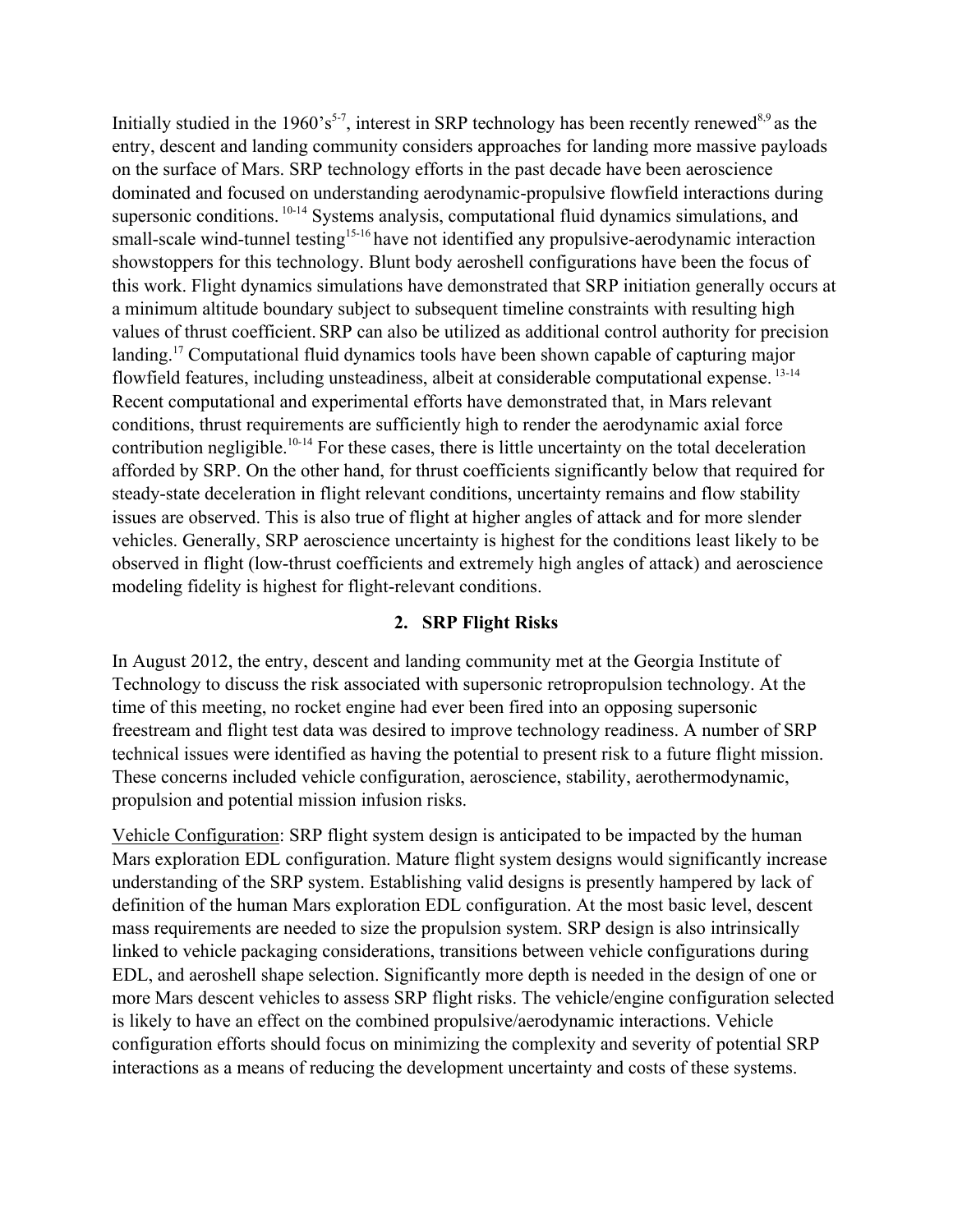Additional ground-based testing of flight relevant configurations with active engines is also warranted.

Aeroscience: The high thrust levels required of Mars SRP configurations dominate vehicle drag such that the impact of unsteady aerodynamics is negligible under steady-state operating conditions at low angles-of-attack. However, under some conditions (low thrust coefficients and/or extremely high angles-of-attack), the basic flow structure has the potential to lead to unsteady forces and torques on a thrusting spacecraft. Such forces and moments are challenging to model computationally and are subject to considerable uncertainty. Relevant during a very brief and transient event (engine start-up), these effects are likely small in magnitude relative to spacecraft inertia such that appreciable dynamics are not induced.

Stability: A majority of the computational and experimental work completed to date has focused on drag force prediction. A SRP system will be required to control the disturbance forces and torques generated. Preliminary analysis indicates this risk appears to be addressable with a thorough margin strategy. Additional stability and control analysis efforts are warranted to verify this strategy.

Aerothermodynamics: Thrusting into supersonic flow may present aerothermal challenges not encountered during subsonic propulsive deceleration. Convective and radiative heating from stagnation of the jet flowfield, complex shock interaction that potentially results in focused shear layer impingement, and aerothermal augmentation from heated jet exhaust products enveloping the vehicle are potential risks, as seen in [Figure 1.](#page-3-0) Additionally, chemical contamination from exhaust products is a risk. While uncertain today, these aerothermal and contamination risks are likely addressable through proper engineering design and testing.

Propulsion: Engine bell stiffness and structural dynamics, induced by interactions with the flow before engine start, followed by reverse pressure after start are areas needing further characterization. Severe variation in the pressure environment may drive structural dynamics. If an SRP engine configuration includes embedded engines, heat rejection could also be a challenge. For SRP configurations utilizing the same engines for both high thrust maneuvers and soft landing, deep throttling and thrust vector control may be required beyond the current stateof-the art to provide a low velocity landing and prevent site alteration at landing. Finally, a dormant turbo machine during the many months of interplanetary cruise to Mars may pose a risk for pump-fed SRP propulsion systems. Detailed propulsion system design and ground-based testing is required as part human exploration vehicle configuration efforts.

Mission Infusion Potential: Propulsion is the only Mars entry, descent and landing technology that is intrinsically scalable across a wide range of missions. While not explicitly required for today's robotic science missions, one can envision the potential use of supersonic retropropulsion on a next decade robotic Mars mission in an architecture that accommodates significant propellant mass or as a robotic precursor to eventual human Mars exploration. Architecture-level parametric assessments have demonstrated that SRP is likely required to enable safe landing of Mars landed payload masses above approximately 5 t. As a result of the large gap between current capability (payload mass of approximately 1 t) and that needed for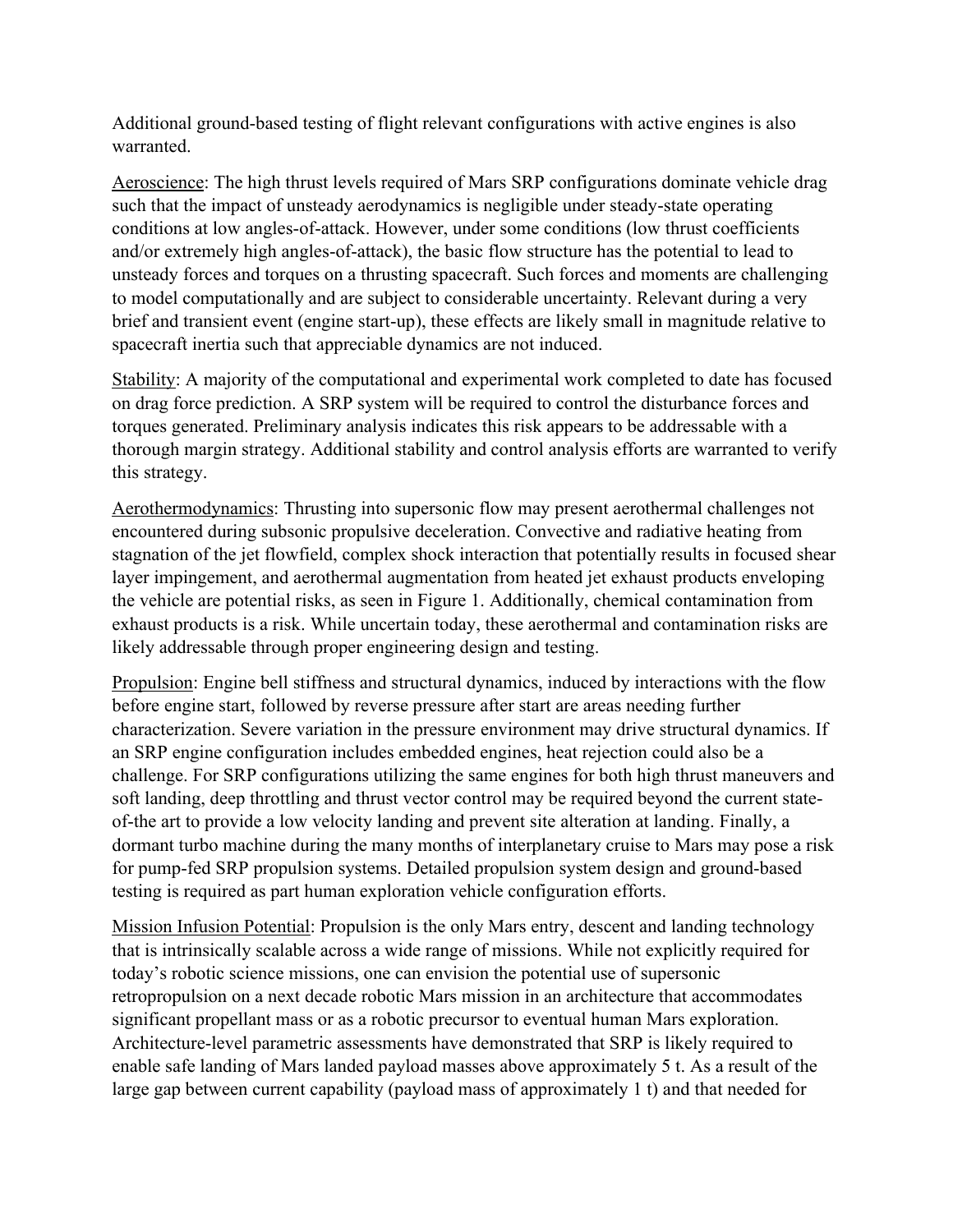Mars human exploration missions (payload mass above 20 t), a progression of analysis and flight testing is required to mature SRP into a viable capability ready for infusion into a human exploration mission.



<span id="page-3-0"></span>*Figure 1 - Flowfield of jet issuing into an opposing supersonic freestream. (adapted in Ref 8 from Ref 6)*

## **3. NASA Propulsive Descent Technologies Project**

Based on the results of the Georgia Tech workshop, in FY 2013, a \$65M three-year NASA Space Technology Mission Directorate Game Changing Development project, focused on component level hot-fire testing, was proposed (FY14-FY16) to mitigate the risk of SRP adoption by future flight projects. This project included a progression of analysis, ground- based testing and sounding rocket testing to mature SRP into a capability ready for mission infusion. Experiments were designed for utilization of existing 100 lb and 870 lb spaceflight propulsion system. Under this plan, the project was to be initiated in Q4 of FY 2013.

Between October and December of 2013, an extensive literature review was completed of past SRP research. Gaps in existing research were identified for future development. The ability to successfully transition from a hypersonic entry vehicle configuration during EDL to SRP steadystate operation was considered a significant contributor to overall mission uncertainty. Separation events during atmospheric flight elevate overall system risk and uncertainty due to risks of recontact events with jettisoned mass and potential damage to the entry body. Previous Mars missions had performed subsonic separation and transition events similar to those required to utilize SRP. However, little work had been performed to characterize the aerodynamics and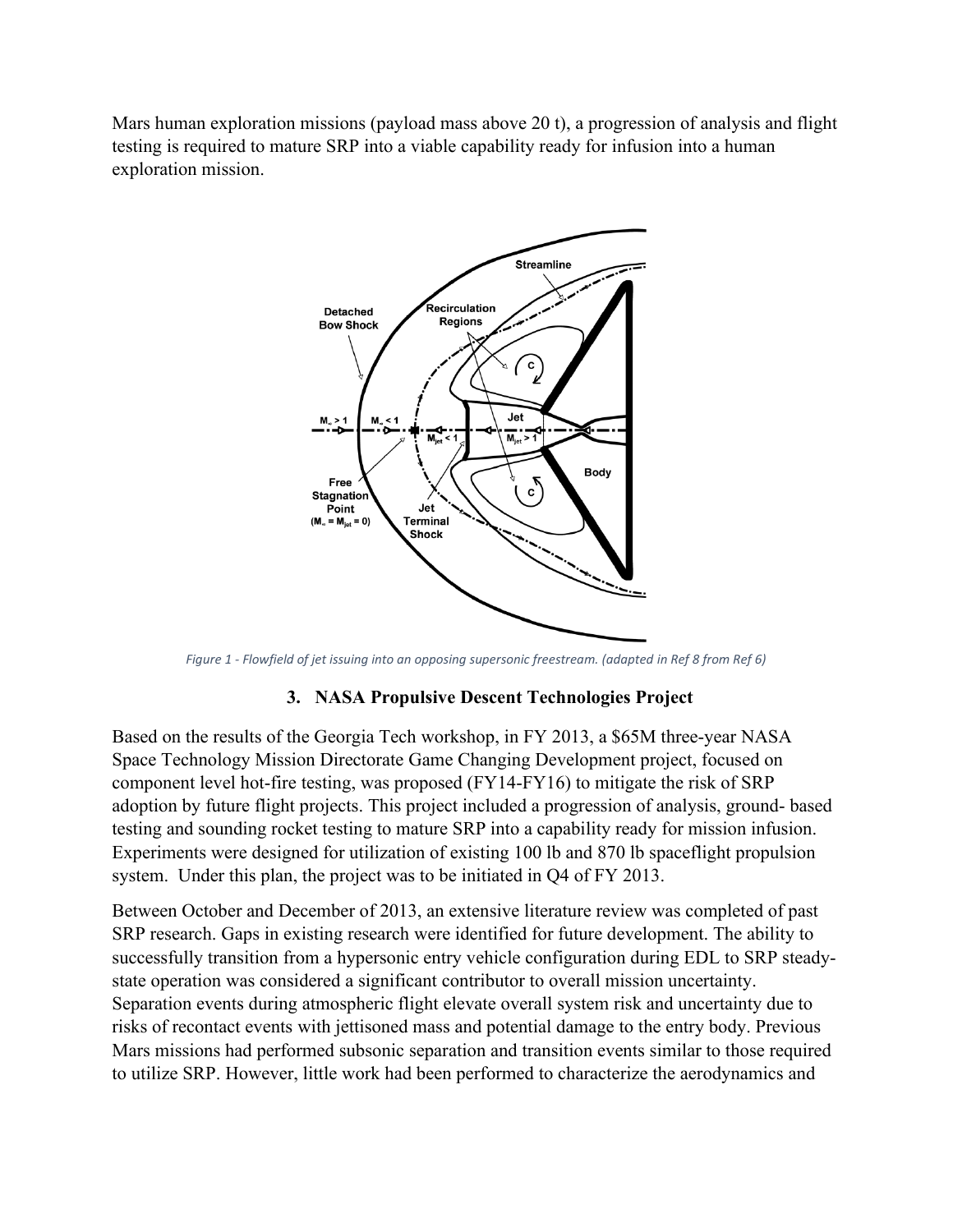multibody dynamics of separation events during a supersonic transition. Results of this literature review include recommendations for future investigation into this area.

In this same timeframe, CFD research focused on validating steady state computational approaches to analyze SRP flowfield structures and their effects on vehicle aerodynamics and performance. In particular, the effect of vehicle configuration on SRP flow fields was examined. Investigations examined forebody nozzle configurations and aft-body nozzle configurations for a variety of flow regimes. To aid ongoing CFD efforts, an analytical modeling technique was developed for SRP-specific flow plume structures, providing insight to aid more computationally-expensive, higher-fidelity analyses.<sup>10</sup> This technique was shown to effectively determine plume structure and resulting bow shock structure for single and three nozzle SRP configurations. Higher-fidelity computation methods were shown to agree favorably with these analytical approaches for zero angle of attack configurations in Mach 2 freestream flow.

## **4. Reusable Rockets: A Game Changing Demonstration of SRP**

On September 29, 2013, SpaceX performed the first supersonic retropropulsion maneuver to decelerate the reentry of the first stage of their Falcon 9 rocket [\(Figure 2\)](#page-4-0). At the time, SpaceX noted, "Though not a primary mission objective, SpaceX was also able to initiate two engine relights on the first stage. For the first restart burn, we lit three engines to do supersonic retro propulsion, which we believe may be the first attempt by any rocket stage. The first restart burn was completed well and enabled the stage to survive reentering the atmosphere in a controlled fashion."



*Figure 2 - Imagery of first SpaceX SRP event from onboard camera (L); ground imaging (R).*

<span id="page-4-0"></span>Space X has continued to perform SRP for the reentry of their vehicle first stage. As of July 2017, SpaceX has performed multiple SRP events in Mars relevant conditions.

As a result of this flight, in FY 2014, the NASA Propulsive Descent Technology (PDT) project was reformulated as a three-year public-private partnership between NASA and SpaceX. An integrated team of personnel from across NASA, industry, and academia collaborated in execution of this reformulated project. From the initial program that had been approved in FY13, the total project resources were reduced to below \$10M. Earlier plans for ground-based testing and sounding rocket flights were descoped, and the team's focus shifted to:

Development and execution of a Non-Reimbursable Space Act Agreement (NRSAA)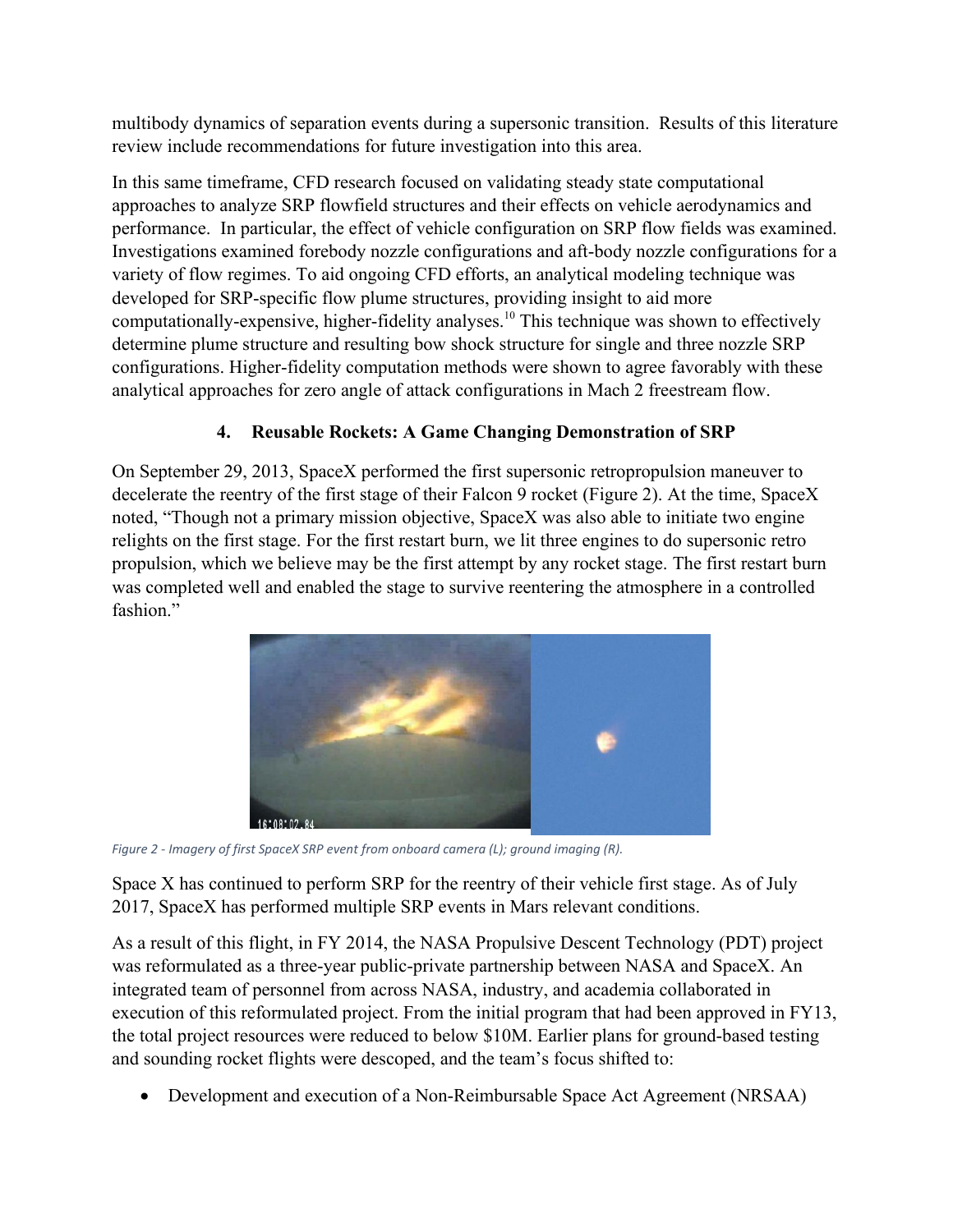- Flight data analysis of SpaceX SRP events
- Data acquisition (visual and thermography) of a future SpaceX first-stage SRP event
- CFD analysis of a SpaceX first-stage SRP event
- Design analysis activities in support of SpaceX Mars efforts
- Design analysis of large scale Mars EDL systems utilizing SRP

The team was fully transitioned to this mode of operation by January 2014 and successfully concluded in December 2016. Results of this activity included flight reconstruction of multiple Mars-relevant SRP maneuvers<sup>18</sup>, remote airborne infrared and visual spectra imagery<sup>19</sup>, CFD analysis<sup>20</sup>, and Mars EDL design analysis. The following section provides an overview of these results. More detail of these activities is provided in Refs 18-20.

## **5. Results and Discussion**

## Flight Reconstruction Analysis

Vehicle telemetry data have been analyzed and compared for two SpaceX Falcon 9 first stage flights. Analysis focused on the supersonic retropropulsion segment of the descent, that SpaceX terms the entry burn. This phase of flight was confirmed in the telemetry by correlation to the engine chamber pressure. As shown in [Figure 3,](#page-6-0) portions of the entry burn segment of certain flights fell within the range of Mach number and dynamic pressures that match and/or bound anticipated Mars SRP initiation conditions. Specifically, the F9-10 flight transited this Mars entry initiation regime, while F9-13 operated close to this regime and results remain relevant.

Onboard data for those flights were analyzed to assess and understand the range of attitudes and attitude rates, demonstrating vehicle controllability during engine startup and throughout SRP. No discrepancies were observed which were outside reasonable attitudes and rates for the vehicle. Furthermore, engine thrust vectoring commands and responses were also analyzed and compared against attitude rates during engine startup and SRP. These assessments highlighted that the Falcon 9 SRP implementation is robust.

Each of the entry vehicles were also outfitted with a combination of temperature and heat flux transducers to observe the effects of aerothermal heating. Through trajectory reconstruction, the relative orientation of the vehicle to the opposing flow was compared to the measured heating trends. Upon SRP initiation, heat fluxes rise as a result of the high enthalpy rocket plume interacting with the surface of the first stage vehicle. Vehicle base temperatures rise throughout SRP and fall immediately following engine shutdown. The locations of higher heating rates were well correlated with the stagnation point of the incoming flow, as determined by the trajectory reconstruction. This orientation to the flow was also confirmed by external pressure transducers, many of which were co-located with the temperature transducers.

Fourier transform analysis was also performed on high speed transducers to detect dynamic effects, particularly at SRP engine start up. Engine combustion chamber pressures showed negligible dynamic response upon engine startup, within the Nyquist spectral range available. Additionally, high speed strain gauge responses were recorded and showed low amplitude, low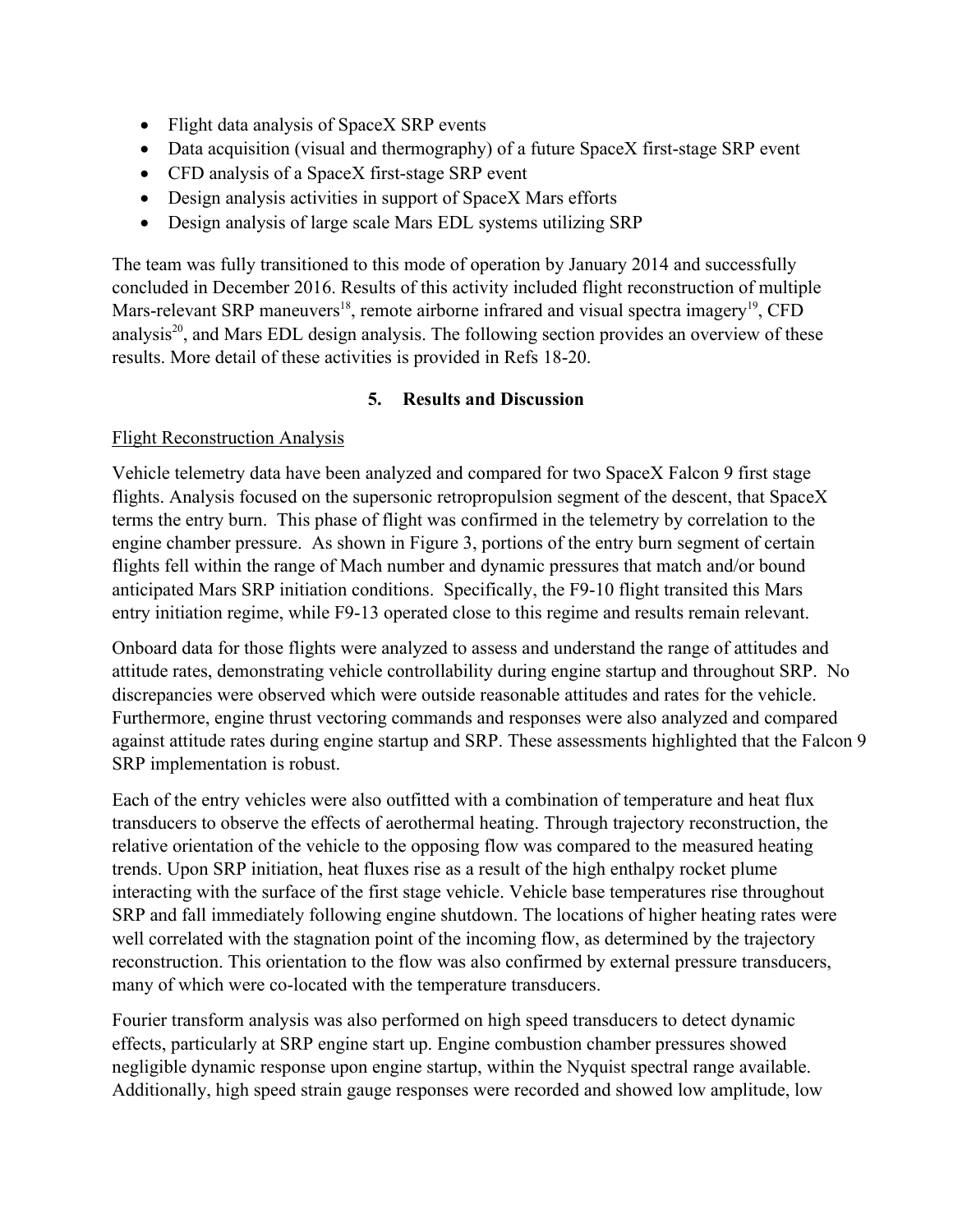frequency, response during SRP that are typical. These vehicle dynamics were compared to plume shedding observed though airborne imagery with little correlation.

The nominal results observed from the detailed analysis of abundant vehicle sensor data supports applicability of SRP at Mars relevant conditions. No showstoppers were identified for this technology. Comparable trends from external pressure measurements between flights and heating values also supports the repeatability of these effects. The absence of dynamic response during SRP engine start is a promising experimental result for the stability of this maneuver. Furthermore, vehicle attitude and control response indicate acceptable control margins during SRP.



<span id="page-6-0"></span>*Figure 3 - Flight environment during the SRP entry burn phase for the two flights. The dashed box represents the range of conditions expected for Mars entry burn initiation.*

## Airborne Imagery:

Infrared observations were made of the SpaceX Falcon 9 flight F9-13 first stage booster during a recovery flight test on September 19, 2014. Complementary thermal datasets were obtained by two aircraft equipped with long-range optical sensor systems: a US Navy NP-3D and a NASA high altitude WB-57. The planning, coordination and data analysis associated with an observation of a booster reentering along a suborbital trajectory posed unique challenges to the observation team. The remote imagery campaign was designed to provide insight into the flight environment and vehicle behavior associated with deceleration through supersonic retropropulsion.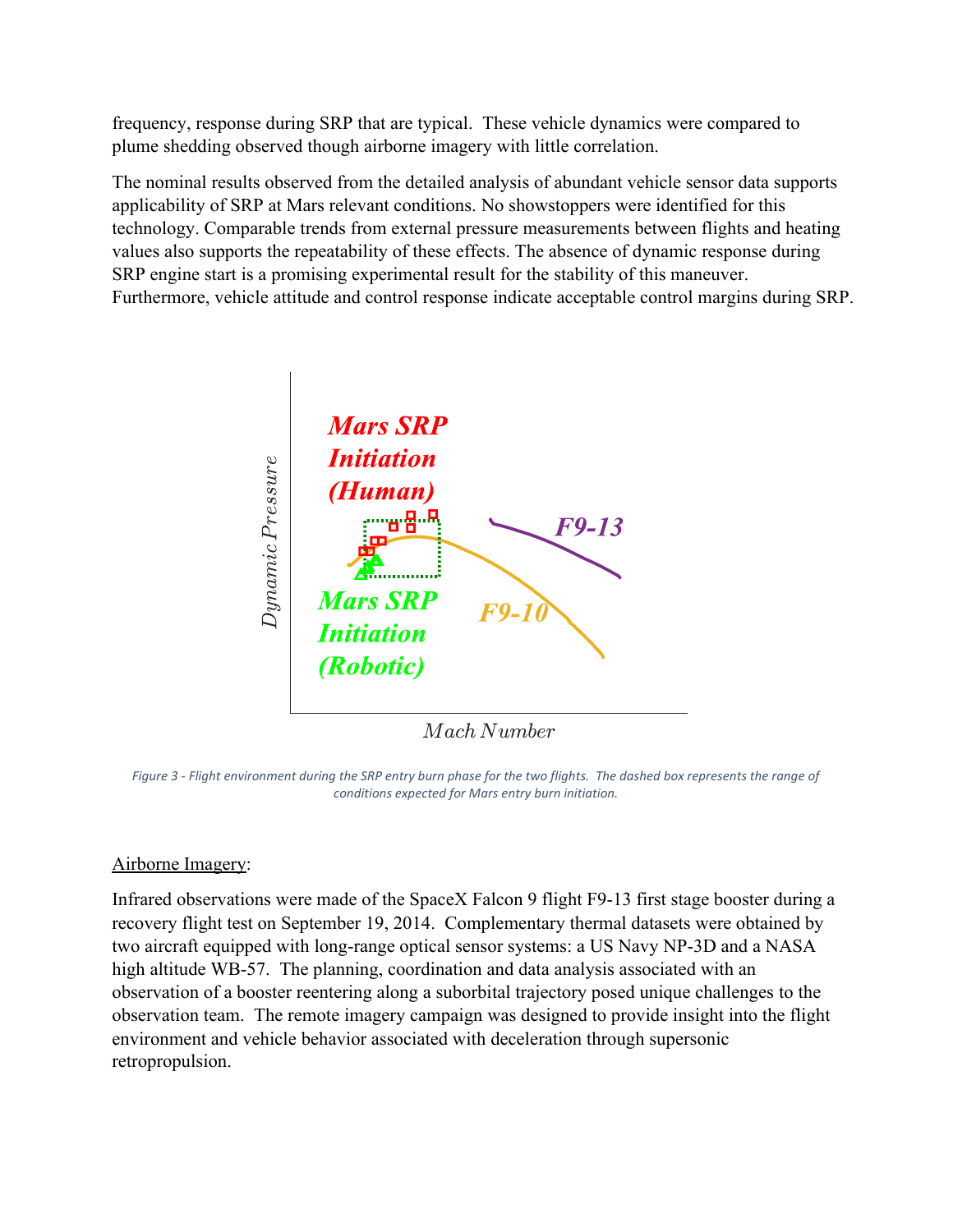Thermal imaging equipment was calibrated prior to F9-13 observation to capture a thermal range consistent with expected vehicle temperatures. The optically dense plume that enveloped the vehicle during SRP prevented extraction of hardbody surface temperatures derived from the infrared measurements. Furthermore, the higher temperatures of this plume exceeded the calibrated thermal range, and therefore saturated imagery, obscuring thermal extraction during engine-on conditions.

While the environments associated with a launch vehicle in powered and unpowered flight required an extension of previous remote imagery techniques in order to extract engineering data, booster surface temperatures immediately before and after the SRP maneuver were consistent with the expected phenomenology. Surface temperatures from the independent observations were in good agreement with each other (and discrete thermocouple measurements obtained during a previous flight test) indicating the robustness of the processes used to improve the quality of the imagery while preserving radiometric accuracy. Temporal trends of surface temperature are reasonable and generally exhibited a constant value prior to SRP followed by modest temperature increase and a subsequent cooling trend after the SRP maneuver was terminated. Numerous lessons learned during the observation attempts culminating in the infrared observation were documented including those associated with data quality, the operations timeline, and range and aircraft operations.



*Figure 4 - Thermal imagery of vehicle just prior to and just following SRP phase, Ref 19.*

## CFD Analysis:

A critical aspect of NASA's SRP technology maturation efforts focused on calibrating and advancing computational methods to predict the complex flowfield and resulting aerodynamic heating, and aerodynamic-propulsive forces and moments. Despite differences in geometry and engine configuration compared to Mars EDL concepts, the SpaceX Falcon 9 flight data set provided a valuable opportunity to compare four NASA CFD codes against flight data in Mars relevant conditions. NASA personnel performed Reynolds-Averaged Navier-Stokes power-on simulations of SpaceX Falcon 9 first-stage entry before receiving the flight data. Comparisons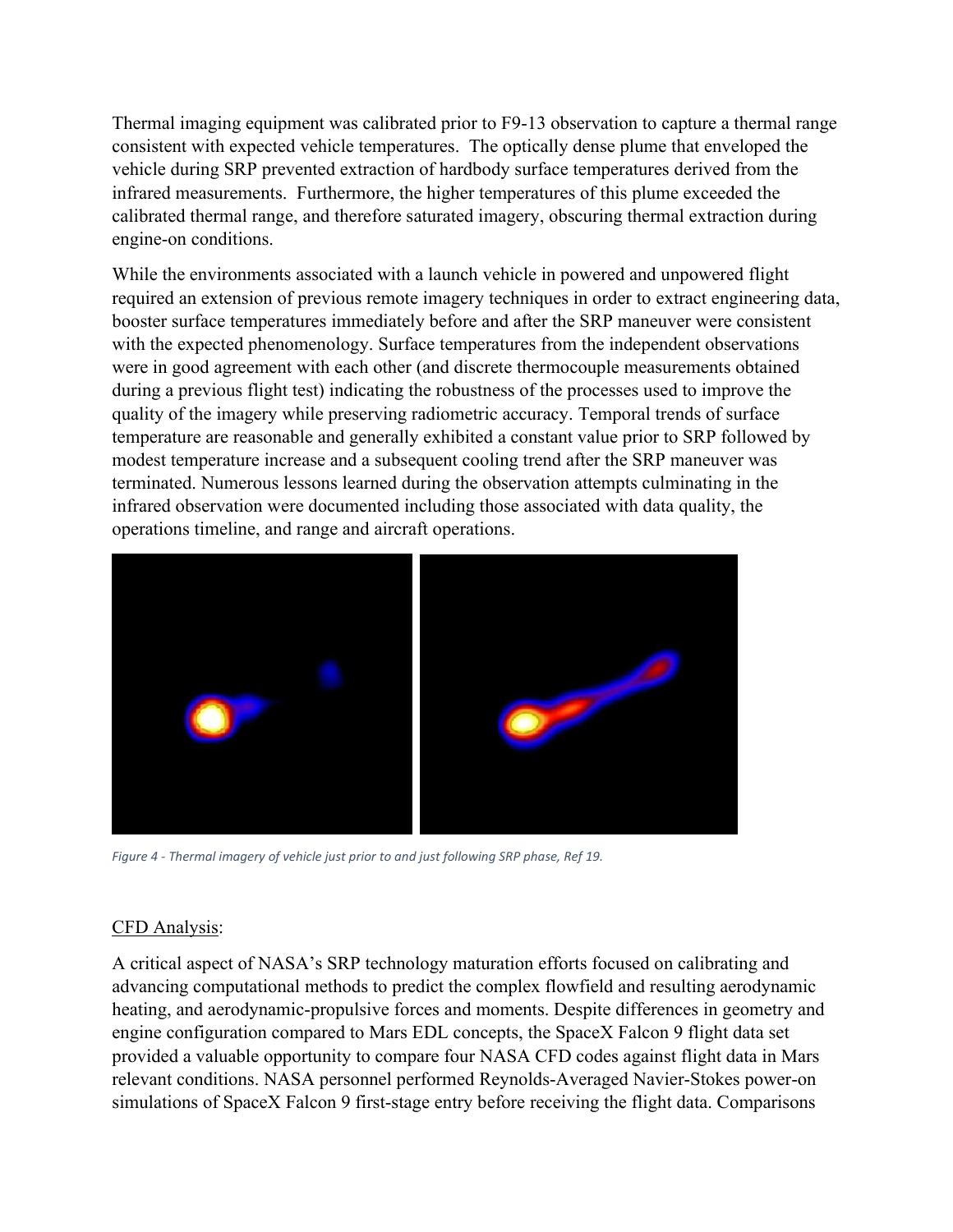were then made between each code and the flight data for flight F9-10, with a focus on base heating, base pressure, and total forces and moments. Though the CFD codes tended to overpredict the Falcon 9 engine thrust, NASA used the calibration exercise to establish best practices for Mars applications, to compare each code to flight data, and identify future ground-based testing needs to further reduce Mars supersonic retropropulsion technology risk. Specifically, challenges were overcome to handle the geometric and flowfield complexity, very large grid and memory requirements, high nozzle pressure ratios and thrust coefficients, which will be valuable lessons for Mars-relevant vehicles. The CFD comparisons show encouraging prediction capabilities for both supersonic retropropulsion-induced base heating and aerodynamic forces and moments.



*Figure 5 - Instantaneous Mach number contours as predicted by Fun3D for flight F9-10, Ref 20.*

## Mars EDL Design Analysis:

NASA's EDL systems analysis tools were employed to assess the feasibility of landing a largely unmodified Dragon2 capsule on Mars, as shown in Figure 6a. Following hypersonic entry, this approach employed supersonic retropropulsion to safely place a large-mass system on the Mars surface. Navigation, aerodynamic, aerothermodynamic, flight dynamic, propulsion, GN&C and systems engineering aspects were considered, demonstrating that propulsive landing approach initiated in supersonic conditions is possible, albeit not mass optimal. As a result of its large ballistic coefficient, this system follows a significantly different atmospheric flight path than traditional robotic systems, transitioning to nearly horizontal hypersonic flight at low altitude.

These same trajectory characteristics and system performance were observed for even larger mass landed systems. As discussed in Ref. 2 (see Figure 6b), this SRP-based EDL architecture scaled well to human-class EDL systems.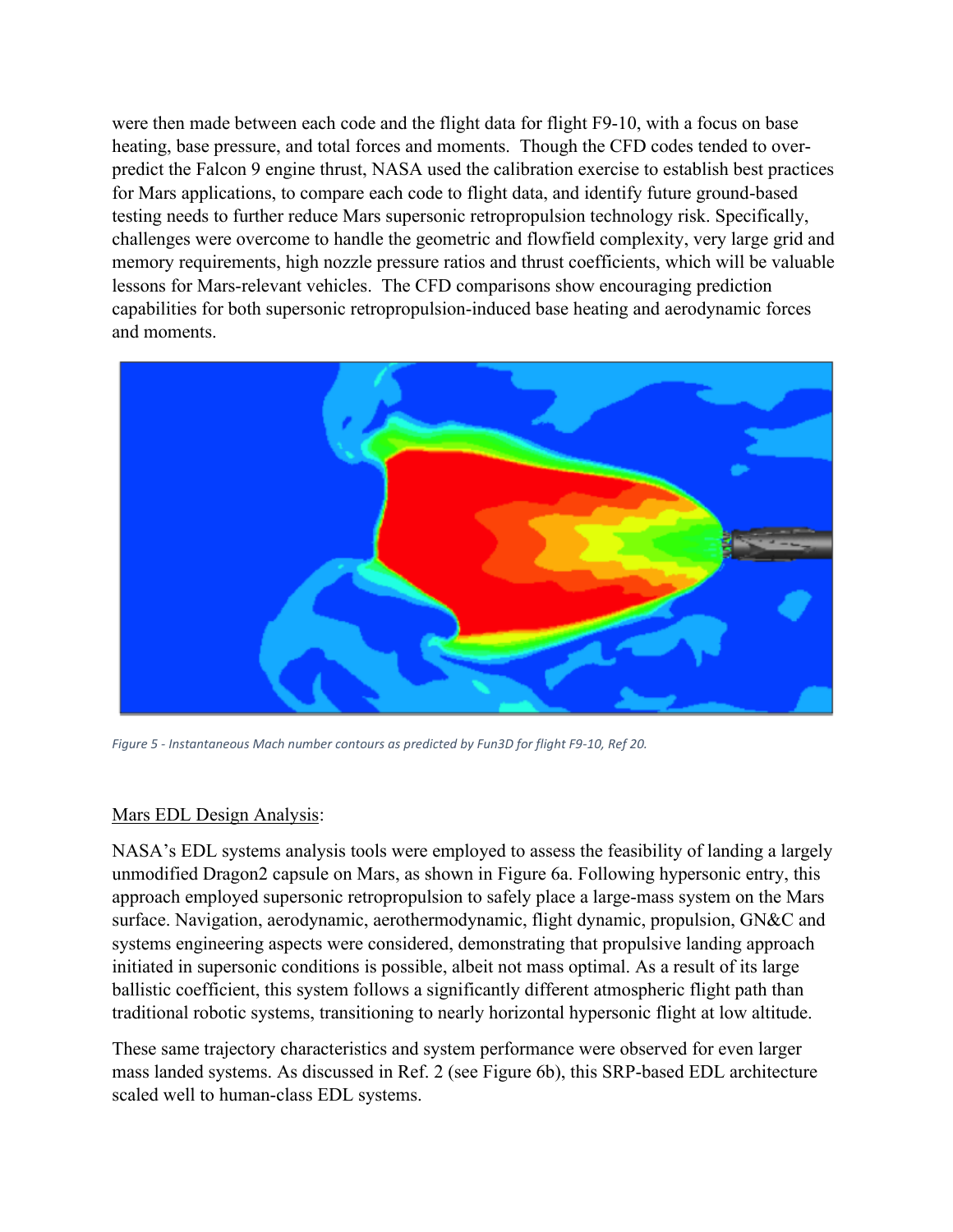

*Figure 6a – Artist concept of Mars SRP configuration.* 



*Figure 6b – EDL trajectory for human-scale Mars SRP architecture, Ref. 2.*

#### **6. Summary**

Advanced robotic and human missions to Mars require landed masses well in excess of current capabilities. One approach to safely land these large payloads on the Mars surface is to extend the propulsive capability currently required during subsonic descent to supersonic initiation velocities (supersonic retropropulsion). In September 2013, SpaceX performed the first supersonic retropropulsion (SRP) maneuver to decelerate the entry of the first stage of their Falcon 9 rocket. In FY 2014, NASA and SpaceX formed a three-year public-private partnership centered upon SRP data analysis. These activities focused on flight reconstruction, CFD analysis, a visual and infrared imagery campaign, and Mars EDL design analysis to advance the technology readiness of Mars SRP. Based on the analyses completed, the remaining SRP challenge is characterized as one of prudent flight systems engineering dependent on maturation of specific Mars flight systems, not technology advancement.

## **7. Acknowledgements**

This work was funded by the National Aeronautics and Space Administration (NASA) Space Technology Mission Directorate through the Game Changing Development Program's Propulsive Descent Technologies project. Data was exchanged between NASA and the Space Exploration Technologies Corporation (SpaceX) through the NRSAA partnership Umbrella NRSAA-EA-14-18828. The authors are indebted to Paul Wooster for numerous discussions. Any opinions, findings, and conclusions or recommendations expressed in this material are those of the authors and do not necessarily reflect the views of SpaceX.

## **8. References**

<sup>1</sup>Braun, R.D.; and Manning, R.M.: "Mars Entry, Descent and Landing Challenges." Journal of Spacecraft and Rockets, Vol. 44, No. 2, pp. 310-323, Mar-Apr, 2007.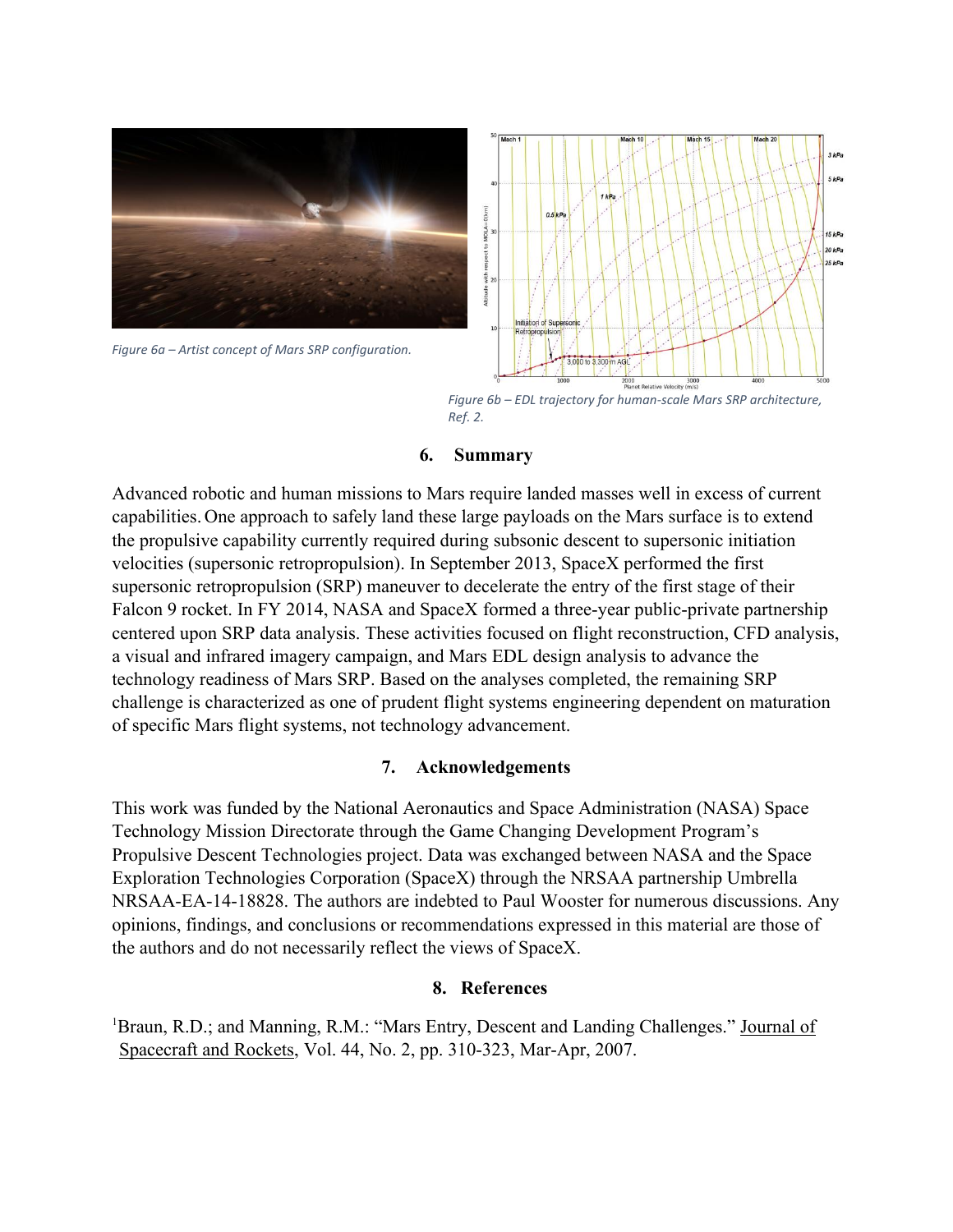- <sup>2</sup>Price, H.W.; Braun, R.D.; Manning, R.M.; and Sklyanski, E.; "A High-Heritage Blunt-Body Entry, Descent, and Landing Concept for Human Mars Exploration," AIAA 2016-0219, 2016 AIAA Science and Technology Forum and Exposition, San Diego, CA, January 2016.
- <sup>3</sup>"Entry, Descent and Landing Systems Analysis Study: Phase 1 Report," NASA TM 216720, July 2010.
- <sup>4</sup>"Entry, Descent and Landing Systems Analysis Study: Phase 2 Report on Exploration Feed-Forward Systems," NASA TM 217055, February 2011.
- <sup>5</sup>Peterson, V. L., and McKenzie, R. L., "Effects of Simulated Retrorockets on the Aerodynamic Characteristics of a Body of Revolution at Mach Numbers from 0.25 to 1.90," NASA TN D-1300, May 1962.
- 6 Finley, P. J., "The Flow of a Jet from a Body Opposing a Supersonic Free Stream," *Journal of Fluid Mechanics*, Vol. 26, No. 2, 1966, pp. 337–368.
- 7 Jarvinen, P. O., and Adams, R. H., "The Aerodynamic Characteristics of Large Angled Cones with Retrorockets," NASA CR NAS 7-576, Feb. 1970.
- <sup>8</sup>Korzun, A.M.; Braun, R.D.; and Cruz, J.R.; "A Survey of Supersonic Retropropulsion Technology for Mars Entry, Descent and Landing," Journal of Spacecraft and Rockets, Vol. 46, No. 5, pp. 929-937, Sept-Oct, 2009.
- $\rm{P}$ Korzun, A.M.; and Braun, R.D.; "Conceptual Modeling of Supersonic Retropropulsion Flow Interaction and Relationships to System Performance," Journal of Spacecraft and Rockets, Vol. 50, No. 6, pp. 1121-1133, Nov-Dec, 2013.
- <sup>10</sup>Cordell, C.E.; and Braun, R.D.; "Analytical Modeling of Supersonic Retropropulsion Plume Structures," Journal of Spacecraft and Rockets, Vol. 50, No. 4, pp. 763-770, July-Aug, 2013.
- <sup>11</sup>Korzun, A.M.; Cordell, C.E.; and Braun, R.D.; "Computational Aerodynamic Predictions of Supersonic Retropropulsion Flowfields," Journal of Spacecraft and Rockets, Vol. 50, No. 5, pp. 950-960, Sept-Oct, 2013.
- <sup>12</sup>Korzun, A.M.; and Braun, R.D.; "Application of a Reynolds-Averaged Navier-Stokes Approach to Supersonic Retropropulsion Flowfields," Journal of Spacecraft and Rockets, Vol. 50, No. 5, pp. 961-980, Sept-Oct, 2013.
- <sup>13</sup>Kleb,W.; Schauerhamer, D.; Trumble, K.; Sozer, E.; Barnhardt, M.; Carlson, J-R.; and Edquist, K.T.; "Toward Supersonic Retropropulsion CFD Validation," 42nd AIAA Thermophysics Conference, Fluid Dynamics and Co-located Conferences, 2011, AIAA 2011-3490.
- <sup>14</sup>Schauerhamer, D.; Trumble, K.; Kleb, W.; Carlson, J-R.; and Edquist, K.T.; "Continuing Validation of Computational Fluid Dynamics for Supersonic Retropropulsion," 50th AIAA Aerospace Sciences Meeting including the New Horizons Forum and Aerospace Exposition, Aerospace Sciences Meetings, 2012, AIAA 2012-0864.